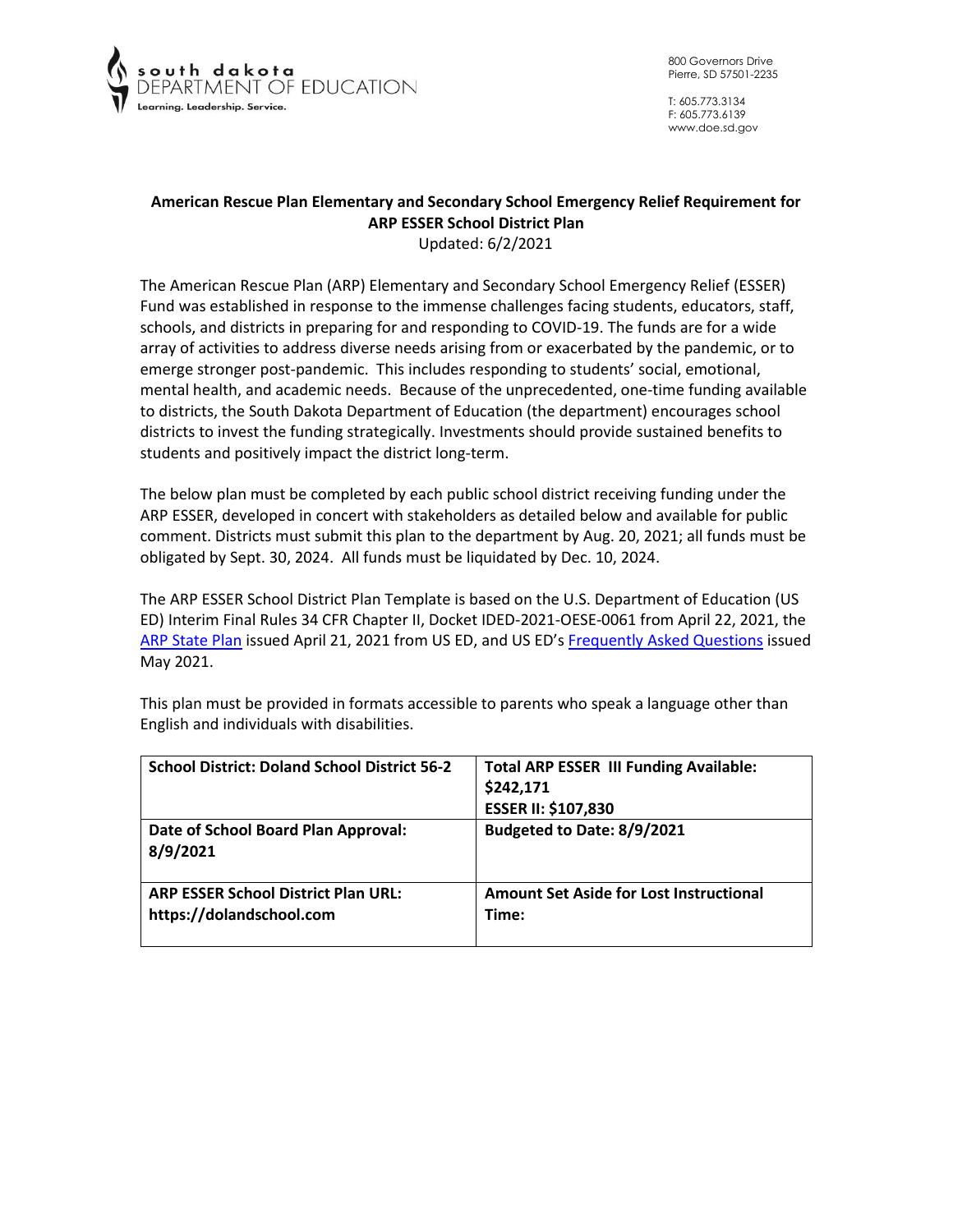### **Prevention and Mitigation Strategies**

1. Describe how the funds will be used to implement prevention and mitigation strategies that are, to the greatest extent practicable, consistent with the most recent Centers for Disease Control and Prevention (CDC) guidance on reopening schools. Please insert NA if a category is not applicable to your plan.

| <b>Narrative</b>                                                                                                                                                                                                                                                                                                                                                                                                                                                                                                      | Approximate<br><b>Budget</b> |
|-----------------------------------------------------------------------------------------------------------------------------------------------------------------------------------------------------------------------------------------------------------------------------------------------------------------------------------------------------------------------------------------------------------------------------------------------------------------------------------------------------------------------|------------------------------|
| Overview: With the amount of lost instructional time due to the COVID pandemic and being<br>a 4 day school week, the Doland School has decided to put a bigger emphasis on Friday<br>enhancement and tutoring days/opportunities. Our current supply of school vehicles used<br>for tutoring prior to the pandemic does not allow for spacing and has students in the vehicle<br>for longer periods of time. We plan to purchase a vehicle to make the tutoring routes<br>shorter and with less kids in each vehicle. |                              |
| Equipment and/or Supplies: School vehicle possible minivan or SUV                                                                                                                                                                                                                                                                                                                                                                                                                                                     | \$35,000                     |
| Additional FTE: with adding the additional vehicle for tutoring we will need<br>to pay for the drivers of this vehicle/route                                                                                                                                                                                                                                                                                                                                                                                          | \$9,000                      |
| <b>Other Priorities Not Outlined Above</b>                                                                                                                                                                                                                                                                                                                                                                                                                                                                            | <b>NA</b>                    |
| <b>Total Approximate Budget for Mitigation Strategies</b>                                                                                                                                                                                                                                                                                                                                                                                                                                                             | \$44,000                     |

# **Academic Impact of Lost Instructional Time**

2. Describe how the school district will use the funds it reserves (i.e., at least 20 percent of funding) under section  $2001(e)(1)$  of the ARP Act to address the academic impact of lost instructional time through the implementation of evidence-based interventions (please see [U.S. Department of Education's FAQ](https://oese.ed.gov/files/2021/05/ESSER.GEER_.FAQs_5.26.21_745AM_FINALb0cd6833f6f46e03ba2d97d30aff953260028045f9ef3b18ea602db4b32b1d99.pdf) A-10 and C-2; districts may also consult the department's Evidence Based Practices Template found under Documents/Resource[s here\)](https://doe.sd.gov/title/schoolimprovement.aspx). This can include summer learning, extended school day, comprehensive afterschool programs, or extended school year. Please insert NA if a category is not applicable to your plan.

| <b>Narrative</b>                                                                               | Approximate   |
|------------------------------------------------------------------------------------------------|---------------|
|                                                                                                | <b>Budget</b> |
| Overview: South Dakota identified the most effective strategy for supporting the needs of      |               |
| students was providing in-person instruction. The Doland School will add .5 FTE teacher        |               |
| across the K-12 curriculum for 3 years to focus on technology, health activities, and to lower |               |
| the student to teacher ratio across the budget. We have also updated our Math textbooks        |               |
| with e-books. We have also purchased SUCCESSMAKER for the reading, math and language           |               |
| curriculum. We hope to have SUCCESSMAKER to close the gap on learning lost not only for        |               |
| the struggling learners but also the higher achieving students who didn't flourish during the  |               |
| pandemic. With the ESSER II money we will pay for counseling services for the 21-22 & 22-      |               |
| 23 school years. With the ESSER III money we will pay for counseling services for the 23-24    |               |
| school year.                                                                                   |               |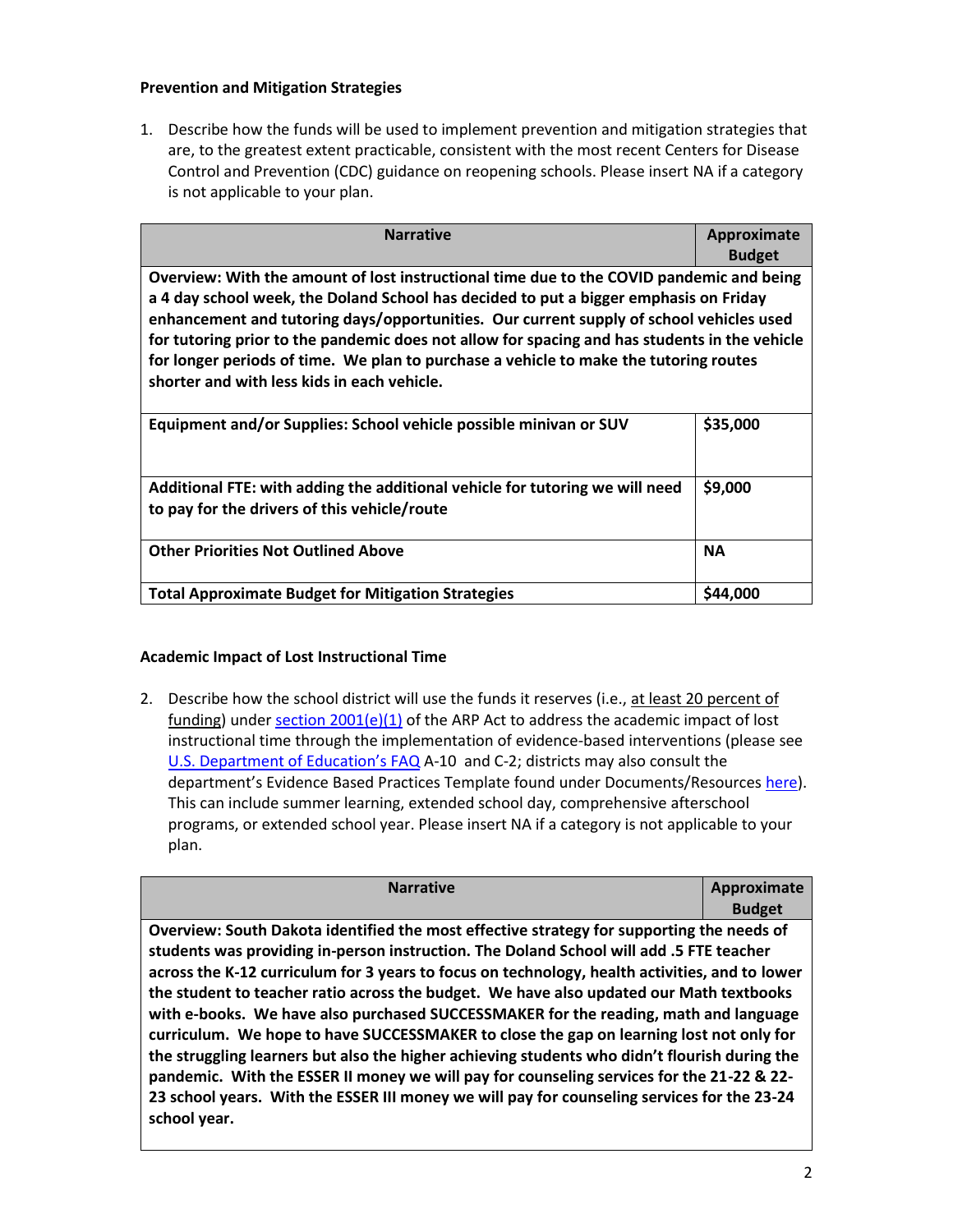| Specific Evidence-Based Interventions (eg., curriculum, assessments);<br>Math textbook series updates and e-books<br><b>SUCCESSMAKER (Math, Reading &amp; Language)</b> | \$63,385<br>\$21,640 |
|-------------------------------------------------------------------------------------------------------------------------------------------------------------------------|----------------------|
|                                                                                                                                                                         |                      |
|                                                                                                                                                                         |                      |
|                                                                                                                                                                         |                      |
|                                                                                                                                                                         |                      |
| Opportunities for Extended Learning (eg., summer school, afterschool)                                                                                                   |                      |
| SUCCESSMAKER and new Math textbook manipulatives will be used in our<br>tutoring time and Friday tutoring.                                                              |                      |
|                                                                                                                                                                         |                      |
| Equipment and/or Supplies: Curriculum and materials for our part time<br>counselors                                                                                     | \$6,000              |
|                                                                                                                                                                         |                      |
| Additional FTE: .5 FTE over 3 years to give the teachers opportunity to                                                                                                 | \$84,000             |
| incorporate the new textbook and SUCCESSMAKER to the fullest of its ability                                                                                             | (over 3              |
| Add on campus Counseling services for the 23-24 school year (ESSER II                                                                                                   | years)               |
| provides for previous 2 years)                                                                                                                                          | \$56,000 (23-        |
|                                                                                                                                                                         | 24 school yr)        |
| <b>Other Priorities Not Outlined Above: NA</b>                                                                                                                          | <b>NA</b>            |
|                                                                                                                                                                         |                      |
| Total Approximate Budget for Academic Impact of Lost Instructional Time                                                                                                 | \$231,025            |

### **Investments Aligned with Student Needs**

3. Describe how the school district will ensure that the interventions it implements described in question 2 above will respond to the academic, social, emotional, and mental health needs of all students, and particularly those students disproportionately impacted by the COVID-19 pandemic. This should include specific language around each of the below groups. Discuss each category by elementary, middle, and high school, if appropriate.\*

| <b>Population</b> | <b>Academic</b>                                                                                                                                      | <b>Social, Emotional, and Mental</b>                                                                                                                                                                                                                                   |
|-------------------|------------------------------------------------------------------------------------------------------------------------------------------------------|------------------------------------------------------------------------------------------------------------------------------------------------------------------------------------------------------------------------------------------------------------------------|
|                   |                                                                                                                                                      | <b>Health</b>                                                                                                                                                                                                                                                          |
| All students      | Opportunity for on campus<br>counseling services, increased<br>tutoring outside of the school day as<br>a result of evidence based<br>interventions. | All students in grades K-8 will have<br>access to SUCCESSMAKER to help<br>with tutoring and learning lost in ELA<br>and Math. Students in K-12 will have<br>a new math textbook series with e-<br>Learning. All students have equal<br>access to counseling screening. |
| <b>Students</b>   | Opportunity for on campus                                                                                                                            | All students in grades K-8 will have                                                                                                                                                                                                                                   |
| from low          | counseling services, increased                                                                                                                       | access to SUCCESSMAKER to help                                                                                                                                                                                                                                         |
| income            | tutoring outside of the school day.                                                                                                                  | with tutoring and learning lost in ELA                                                                                                                                                                                                                                 |
| families          |                                                                                                                                                      | and Math. Students in K-12 will have<br>a new math textbook series with e-<br>Learning. All students have equal<br>access to counseling screening.                                                                                                                     |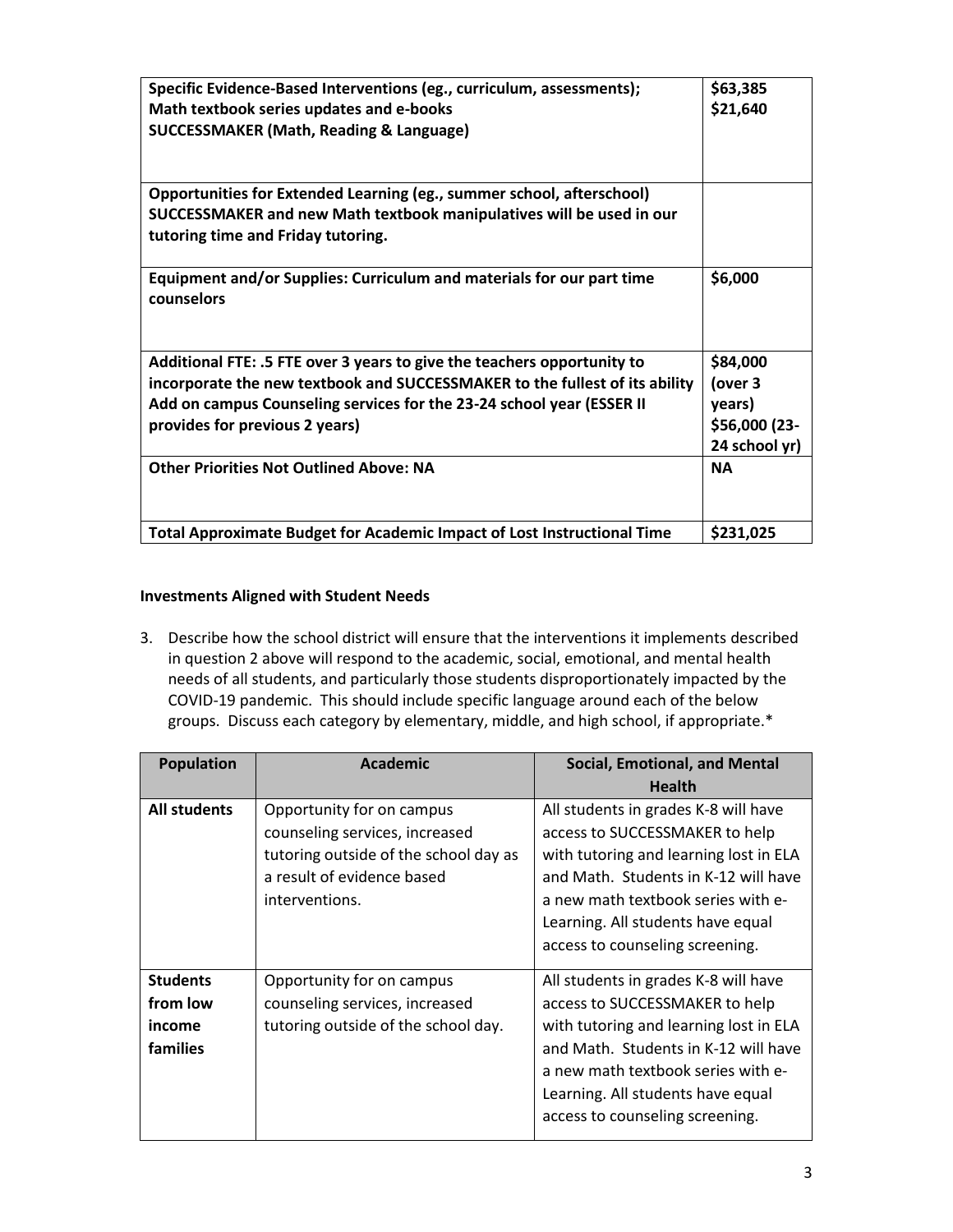| <b>Students of</b><br>color<br><b>English</b><br><b>learners</b> | Opportunity for on campus<br>counseling services, increased<br>tutoring outside of the school day.<br>Opportunity for increased tutoring<br>outside of the school day. (All of our<br>ELL students are in grades K-8)                                       | All students in grades K-8 will have<br>access to SUCCESSMAKER to help<br>with tutoring and learning lost in ELA<br>and Math. Students in K-12 will have<br>a new math textbook series with e-<br>Learning. All students have equal<br>access to counseling screening.<br>All students in grades K-8 will have<br>access to SUCCESSMAKER to help<br>with tutoring and learning lost in ELA<br>and Math. |
|------------------------------------------------------------------|-------------------------------------------------------------------------------------------------------------------------------------------------------------------------------------------------------------------------------------------------------------|---------------------------------------------------------------------------------------------------------------------------------------------------------------------------------------------------------------------------------------------------------------------------------------------------------------------------------------------------------------------------------------------------------|
| <b>Children with</b><br>disabilities                             | Opportunity for summer learning,<br>increased tutoring outside of the<br>school day.                                                                                                                                                                        | All students in grades K-8 will have<br>access to SUCCESSMAKER to help<br>with tutoring and learning lost in ELA<br>and Math. Students in K-12 will have<br>a new math textbook series with e-<br>Learning.                                                                                                                                                                                             |
| <b>Students</b><br>experiencing<br>homelessness                  | This population is not traditionally<br>and was not present during the 20-<br>21 school year. If the need should<br>arise, the district will ensure the<br>same interventions are provided to<br>those students disproportionately<br>impacted by COVID-19. |                                                                                                                                                                                                                                                                                                                                                                                                         |
| Children in<br>foster care                                       | This population is not traditionally and<br>was not present during the 20-21<br>school year. If the need should arise,<br>the district will ensure the same<br>interventions are provided to those<br>students disproportionately impacted<br>by COVID-19.  |                                                                                                                                                                                                                                                                                                                                                                                                         |
| <b>Migratory</b><br>students                                     | This population is not traditionally and<br>was not present during the 20-21<br>school year. If the need should arise,<br>the district will ensure the same<br>interventions are provided to those<br>students disproportionately impacted<br>by COVID-19.  |                                                                                                                                                                                                                                                                                                                                                                                                         |

*\*If a population is not traditionally and was not present during the 2020-21 school year, the district may include a statement on how it will address the needs of such students should that population be present in the 2021-22, 2022-23 or 2023-24 school years.*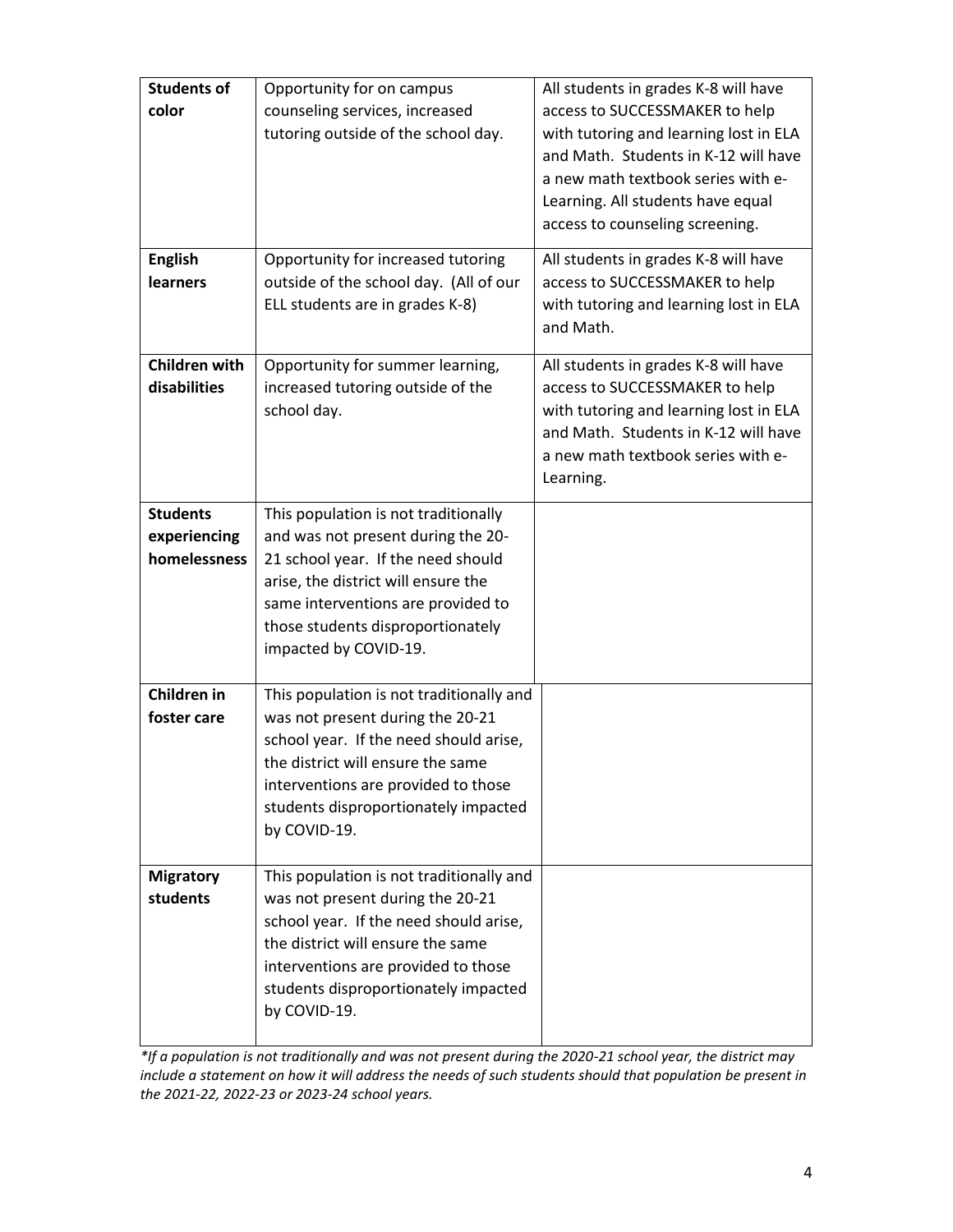#### **Investments in Other Allowed Activities**

4. Describe how the school district will spend its remaining allocation consistent with section [2001\(e\)\(2\)](https://www.congress.gov/bill/117th-congress/house-bill/1319/text#H1C1CA7B872894DE0B325C5BB06991BB8) of the ARP Act (see [here](https://www.congress.gov/bill/117th-congress/house-bill/1319/text#H1C1CA7B872894DE0B325C5BB06991BB8) for remaining allowable uses of funds). Please insert NA if a category is not applicable to your plan.

| <b>Narrative</b>                                                                                                       | Approximate<br><b>Budget</b> |
|------------------------------------------------------------------------------------------------------------------------|------------------------------|
| <b>Overview: NA</b>                                                                                                    |                              |
| <b>Academic Supports: NA</b>                                                                                           | <b>NA</b>                    |
| Educator Professional Development: : Professional Development and<br>training of the Math e-textbooks and SUCCESSMAKER | \$4875                       |
| Interventions that Address Student Well-Being: Adding of counseling                                                    | \$107,830                    |
| services on campus with ESSER II (\$107,830 - 21-22 & 22-23 School years)                                              | <b>FSSER II</b>              |
| and ESSER III (\$56,000 - 23-24 school year)                                                                           | \$56,000                     |
|                                                                                                                        | <b>ESSER III</b>             |
| <b>Strategies to Address Workforce Challenges: NA</b>                                                                  | <b>NA</b>                    |
| <b>Other Priorities Not Outlined Above: NA</b>                                                                         | <b>NA</b>                    |
| <b>Total Approximate Budget for Investments in Other Allowed Activities</b>                                            | \$60,875                     |

5. If the school district proposes to use any portion of ARP ESSER funds for renovation, air quality, and/or construction projects, describe those projects below. Each project should be addressed separately. (Districts may add boxes as needed). Please insert NA if this category is not applicable to your plan.

Please also note that these projects are subject to the department's prior approval. For further guidance, see [U.S. Department of Education's FAQs](https://oese.ed.gov/files/2021/05/ESSER.GEER_.FAQs_5.26.21_745AM_FINALb0cd6833f6f46e03ba2d97d30aff953260028045f9ef3b18ea602db4b32b1d99.pdf) B-6, B-7, B-8 and C-27.

| <b>Narrative</b>                                                          | Approximate   |
|---------------------------------------------------------------------------|---------------|
|                                                                           | <b>Budget</b> |
| <b>Overview: NA</b>                                                       |               |
| Project #1: NA                                                            | <b>NA</b>     |
| Project #2: NA                                                            | <b>NA</b>     |
| Total Approximate Budget for Renovation, Air Quality, and/or Construction | <b>NA</b>     |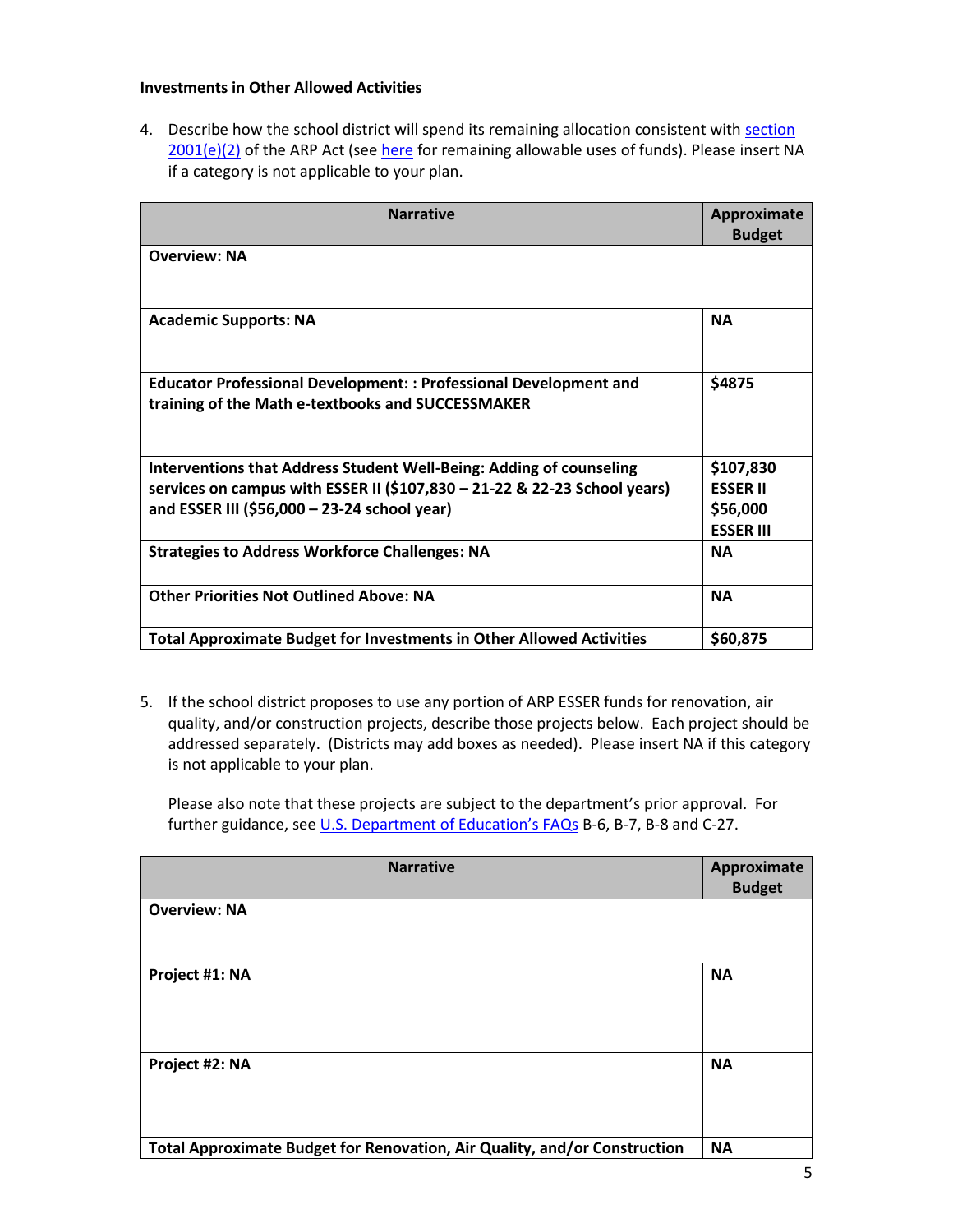6. Before considering construction activities as part of the district's response to COVID-19 and as a component to emerging stronger post-pandemic, describe how and with which funding sources the district will support other essential student needs or initiatives.

| <b>Narrative</b>                                                                                                                                                                                                                                                                                                                                                                                  | Approximate<br><b>Budget</b> |
|---------------------------------------------------------------------------------------------------------------------------------------------------------------------------------------------------------------------------------------------------------------------------------------------------------------------------------------------------------------------------------------------------|------------------------------|
| Overview: Our staff has done a great job of picking up extra cleaning duties,<br>wrapping silverware, taking temps or just other "duties as assigned." This<br>pandemic is not going away any time soon, but the best form of education<br>is in person education. We cannot put a price tag on the extra duties or<br>responsibilities, but it has become a component of a good school employee. | <b>NA</b>                    |

# **Engaging Students at Risk**

- 7. Describe how the school district will use ARP ESSER funds to identify, reengage, and support students most likely to have experienced the impact of lost instructional time, including, but not limited to:
	- a. Students who have missed the most in-person instruction in the 2019-20 and 2020- 21 school years
	- b. Students who did not participate or participated inconsistently in remote instruction
	- c. Students most at risk of dropping out of school.

Please note if these strategies represent a continuation from either ESSER I or ESSER II funding.

### **Narrative**

**Overview: The Doland School StartWEll Committee decided to bring back the attendance policy with an exemption for COVID related absences. The committee feels the attendance policy encourages students to be in school and parents to send their child to school. We also now have set guidelines in place like 100.4 temps that signify a child needs to go home. In the past the child was encouraged to go home if sick, now they will be made to go home if they are sick. By adding counseling services and an additional FTE, it will increase the connections that students can make. It will increase the opportunity to make school rewarding for ALL students.**

**Missed Most In-Person: We hope to decrease student to teacher ratio. By decreasing the student to teacher ratio we hope to create more small groups and better opportunities for 1 on 1 connections to be made with teachers and students. These connections will encourage students to attend school on a more regular basis and to help with learning lost as well. By adding a counselor, these students are the students that studies show are in need of counseling services.**

**Did Not Participate in Remote Instruction: Students will be taught in areas of health and technology as well as the traditional subjects and adding SUCCESSMAKER will connect and reach students at a higher level in all subject areas.**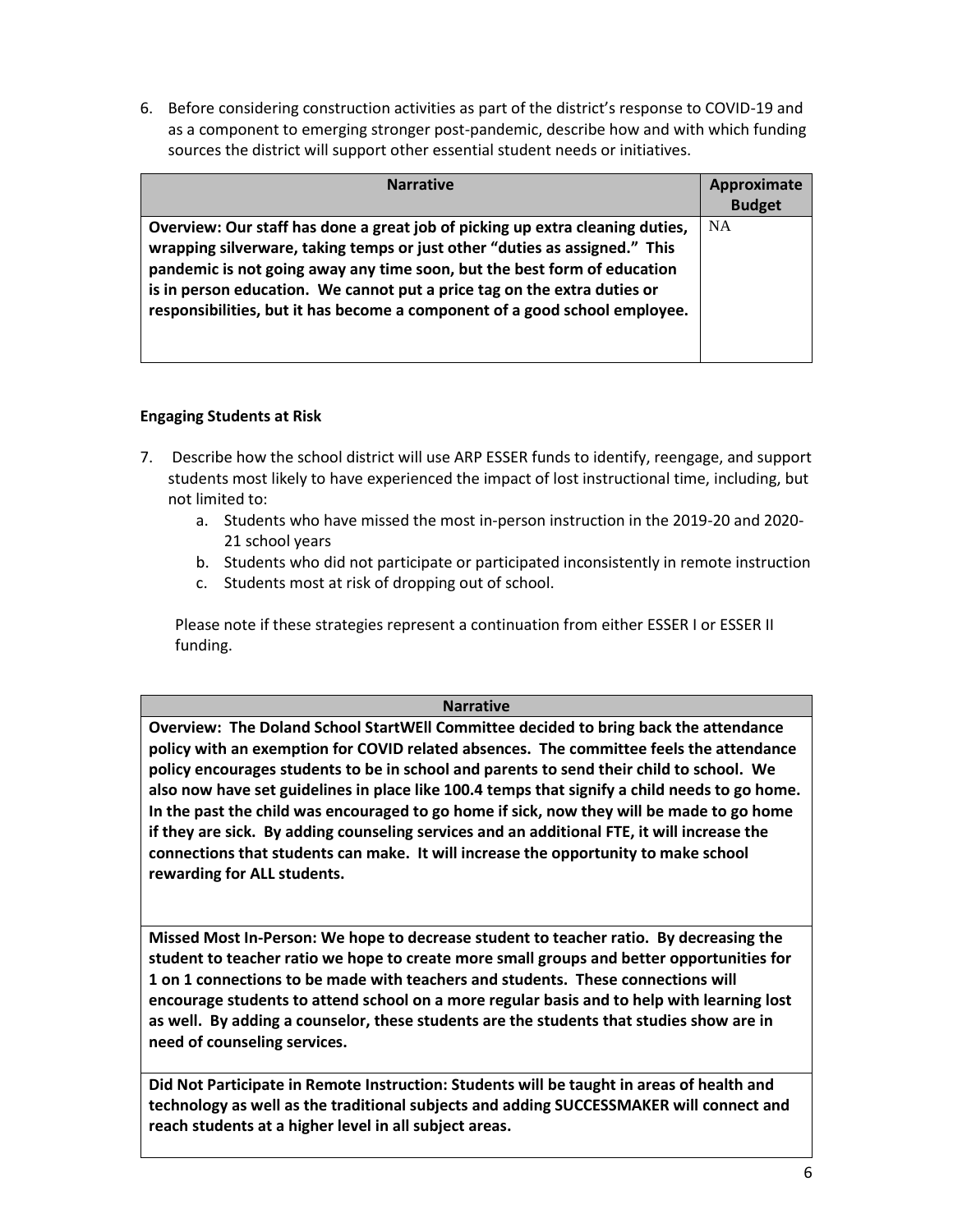**At Risk for Dropping Out: By adding the counseling services, we hope to address many of these needs. SUCCESSMAKER will also help the school to find "gaps" in the system.**

### **Stakeholder Consultation:**

8. Describe how the school district did and will continue to engage in meaningful consultation with stakeholders around the planned use of ARP ESSER funds.

#### **Narrative**

**Overview, including the three highest priority needs that emerged from consultation**

- **Safe return to in-person instruction**
- **Social, emotional, and mental health of students and teachers**
- **Increase and improvement in tutoring**

**Students: results from SUCCESSMAKER data, STAR testing for Reading & Math (K-8), DIBBELS tests (K-6), student council meetings, student conversations, Smarter Balance testing, student observations & teacher observations**

### **Families:**

**results from SUCCESSMAKER data, STAR testing for Reading & Math (K-8), DIBBELS tests (K-6), Smarter Balance testing, letters to parents, parent teacher conferences, school website, School Parental email exchange**

**School and district administrators (including special education administrators) : results from SUCCESSMAKER data, STAR testing for Reading & Math (K-8), DIBBELS tests (K-6), student council meetings, student conversations, Smarter Balance testing, student observations & teacher observations, school board meetings, administrative meetings, teacher evaluations, DEA requests**

**Teachers, principals, school leaders, other educators, school staff, and their unions School Board Meetings, staff email, staff meetings, data results, teacher evaluations, DEA meetings**

**Tribes (for affected LEAs under Section 8538 of the ESEA; see [here](https://doe.sd.gov/title/documents/Tribal-Cons-Guid-2020.pdf) for more detail) School Board Meetings, Open House, School Website, school letters and information sent to the Redfield Press - NA**

**Civil rights organizations (including disability rights organizations), as applicable School Board Meetings, Open House, School Website, school letters and information sent to the Redfield Press**

**Stakeholders representing the interests of: children with disabilities, English learners, children experiencing homelessness, children and youth in foster care, migratory students, children who are incarcerated, and other underserved students**